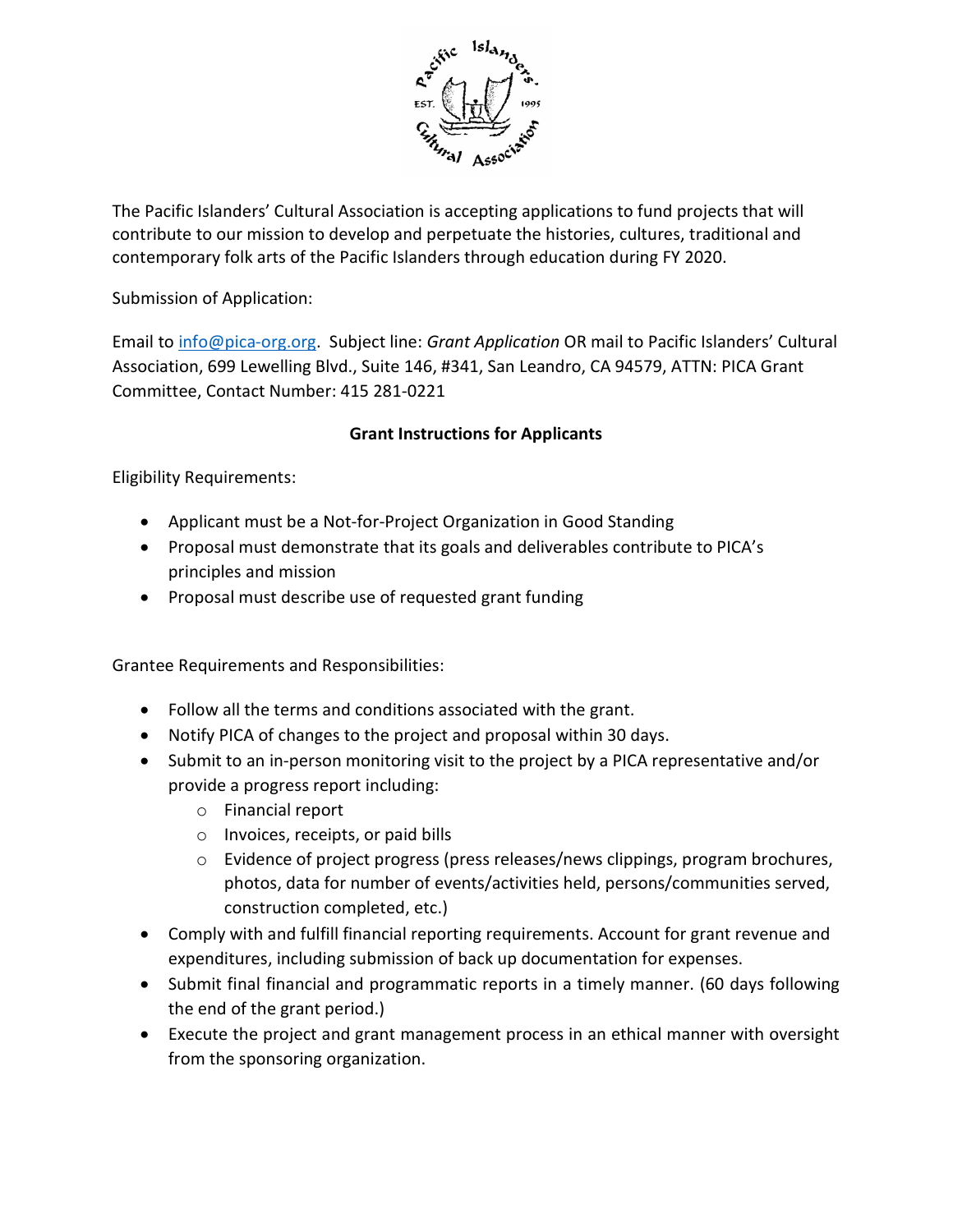

Grantee Conditions:

- Volunteer at the Aloha Festival or other PICA activities.
- Offer cultural training or performance at the Aloha Festival or other PICA activities.
- Support PICA and its activities.
- Credit and publicize PICA as grantor on all the project's products, printed materials, online materials, exhibition signage, advertising using PICA's logo and credit line. Verbal credit shall be given if written credit is not applicable.
	- o Credit language: "This project/program/effort is supported by a grant from the Pacific Islanders' Cultural Association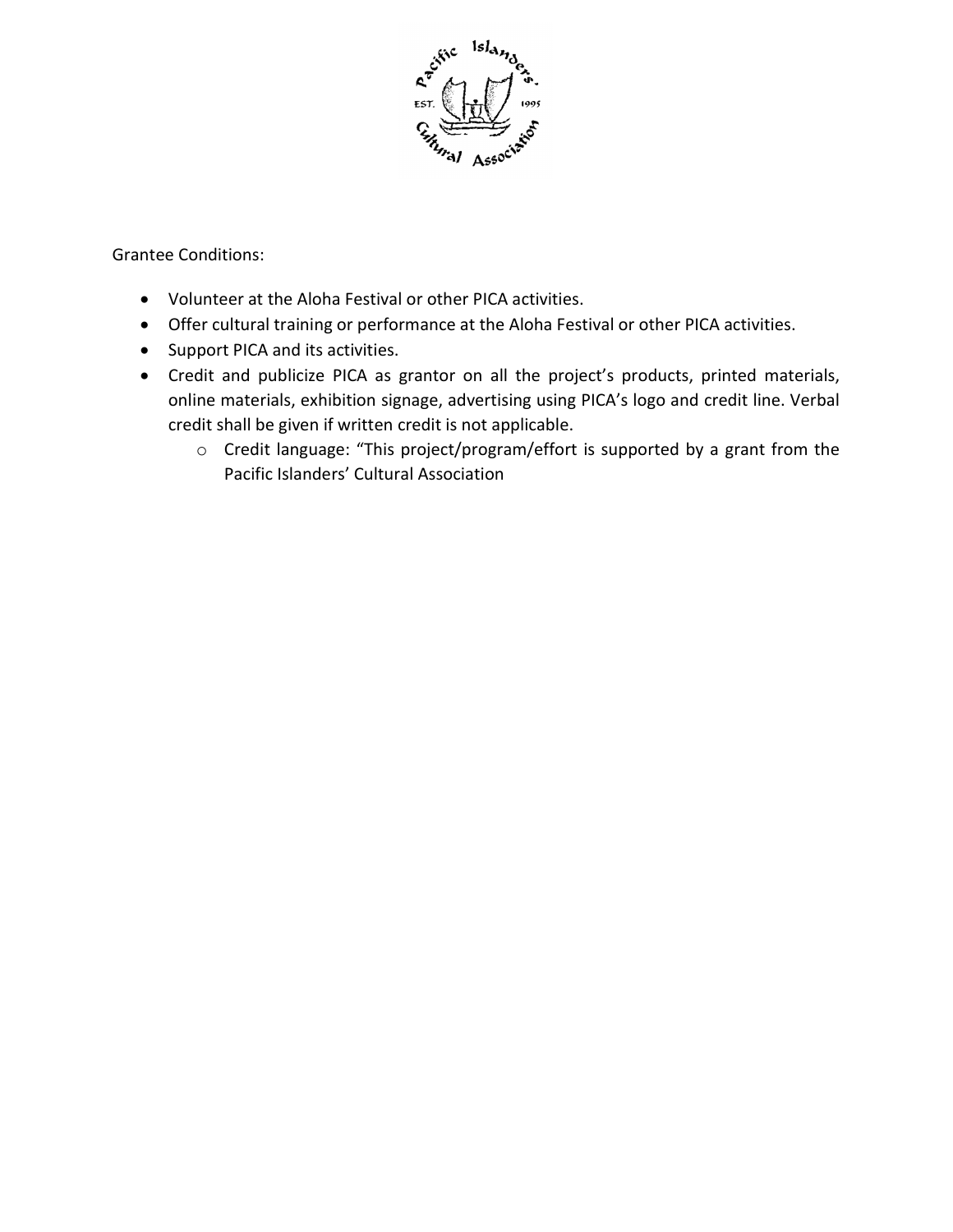

## Application for Funding/Grant Proposal

| <b>Contact Name</b>                                                    |                                                                                                 |
|------------------------------------------------------------------------|-------------------------------------------------------------------------------------------------|
|                                                                        |                                                                                                 |
|                                                                        |                                                                                                 |
|                                                                        |                                                                                                 |
|                                                                        |                                                                                                 |
|                                                                        |                                                                                                 |
|                                                                        |                                                                                                 |
| ◯ Seed (Start-Up) Funding for a Specific Project or Activity           |                                                                                                 |
| O Maintenance of Effort or Supplemental Funding for an Ongoing Project |                                                                                                 |
|                                                                        | • Attach project budget to the application, including use of grant funds                        |
| Funding Requested for:                                                 |                                                                                                 |
|                                                                        | O PICA Mission-Related Project, i.e., cultural perpetuation project, discrete event or activity |
| Capital Project, i.e., building, construction, equipment               |                                                                                                 |
| ◯ General Operating or Technical Assistance Project                    |                                                                                                 |
| PROJECT DESCRIPTION (On a separate page, respond to the following:)    |                                                                                                 |
| What is the objective and goals of the project?                        |                                                                                                 |
| $\bullet$<br>mission?                                                  | How does the project/event/activity conform to and/or contribute to PICA's                      |
|                                                                        | Describe the planning process for implementation of this project.                               |
| $\bullet$<br>project?                                                  | What deliverables--activities/services/efforts/products will be provided by this                |